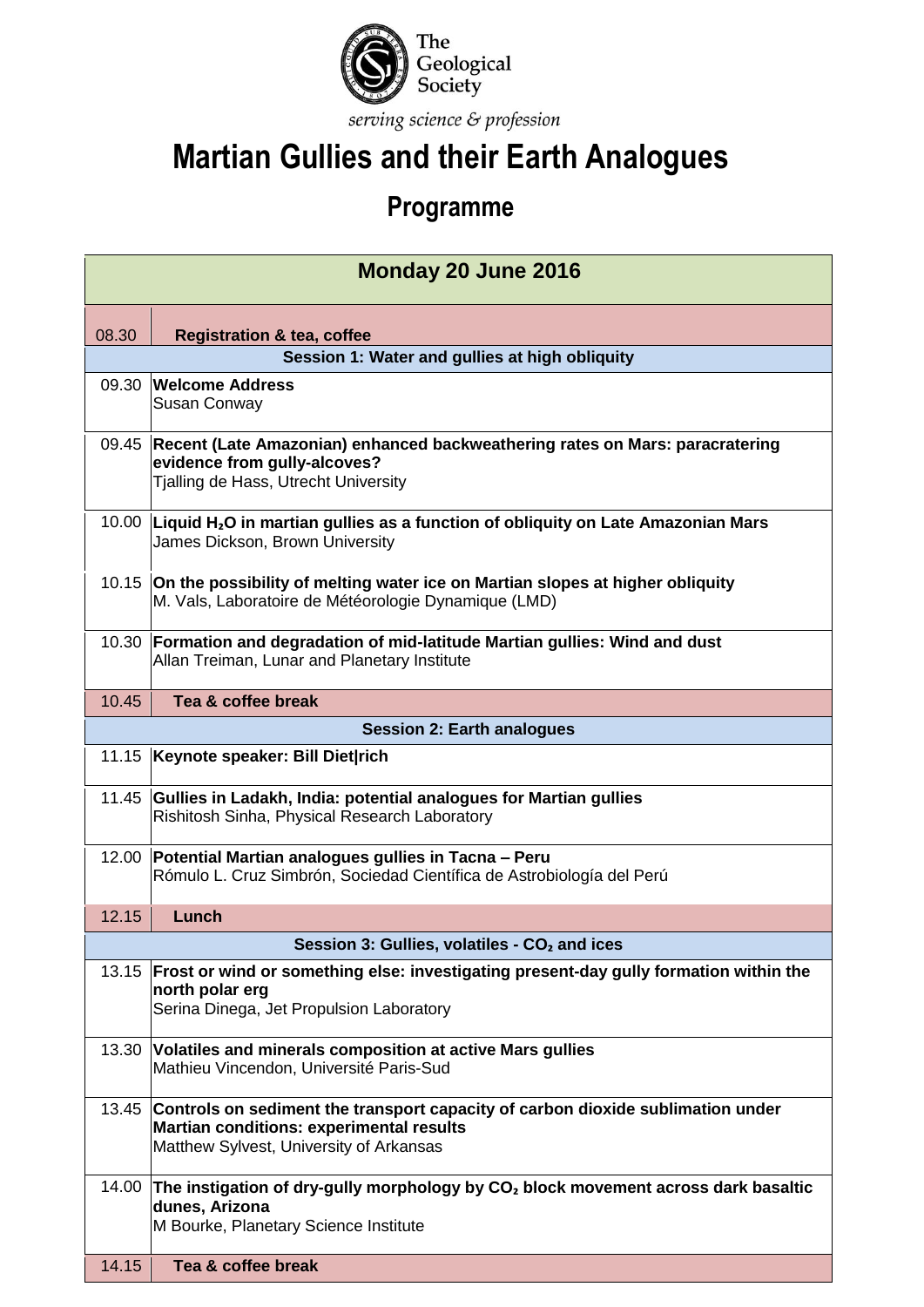| Session 4: CO <sub>2</sub> gully processes and experiments |                                                                                                                                                                                |
|------------------------------------------------------------|--------------------------------------------------------------------------------------------------------------------------------------------------------------------------------|
|                                                            | 14.45 Formation of gullies on Mars by debris flows triggered by $CO2$ sublimation<br>C. Pilorget, Laboratoire de Météorologie Dynamique (LMD)                                  |
| 15.00                                                      | Deep incision of the latitude dependent mantle in Martian gullies formed by CO <sub>2</sub><br>sublimation processes<br>F. Forget, Laboratoire de Météorologie Dynamique (LMD) |
|                                                            | 15.15 The unexpected geomorphological impact of metastable boiling water on Mars<br>M. Massé, Université de Nantes                                                             |
| 15.30                                                      | <b>Experimental simulation of Martian gully formation: a debris flow framework</b><br>John Dixon, University of Arkansas                                                       |
|                                                            | 15.45 Discussion                                                                                                                                                               |
| 17.00                                                      | <b>Wine reception</b>                                                                                                                                                          |

| Tuesday 21 June 2016 |                                                                                                                                |  |  |
|----------------------|--------------------------------------------------------------------------------------------------------------------------------|--|--|
| 09.15                | <b>Registration &amp; tea, coffee</b>                                                                                          |  |  |
|                      | <b>Session 5: Earth analogues</b>                                                                                              |  |  |
| 09.45                | Gullies and debris flows in continental Antarctica : analogues for recent aqueous<br>processes on Mars<br><b>Ernst Hauber</b>  |  |  |
| 10.00                | New insights into processes influencing submarine gully morphology<br>Jenny Gales, National Oceanography Centre                |  |  |
| 10.15                | Debris flow recurrence intervals on an alluvial fan in Hanaskogdalen (Svalbard)<br>D. Reiss, Westfälische Wilhelms-Universität |  |  |
| 10.30                | Descending dunes observations for Dakhla Oasis, Egypt and Russel Crater, Mars<br>Krzysztof Skocki, Institute of Aviation       |  |  |
| 10.45                | Tea & coffee break                                                                                                             |  |  |
|                      | <b>Session 6: Present-day activity</b>                                                                                         |  |  |
|                      | 11.15 Small Martian gullies associated with recurring slope lineae (RSL)<br>Alfred McEwan, University of Arizona               |  |  |
|                      | 11.45 An active gully on Mars: accumulation and seasonal mobilisation of material<br>Kelly Pasquon, Université Paris-Sud       |  |  |
| 12.00                | Recent and present-day activity of Martian gullies<br>Jan Raack, The Open University                                           |  |  |
| 12.15                | Monitoring Martian gullies: Implications for formation and evolution<br>Colin Dundas, U.S. Geological Survey                   |  |  |
| 12.30                | Lunch                                                                                                                          |  |  |